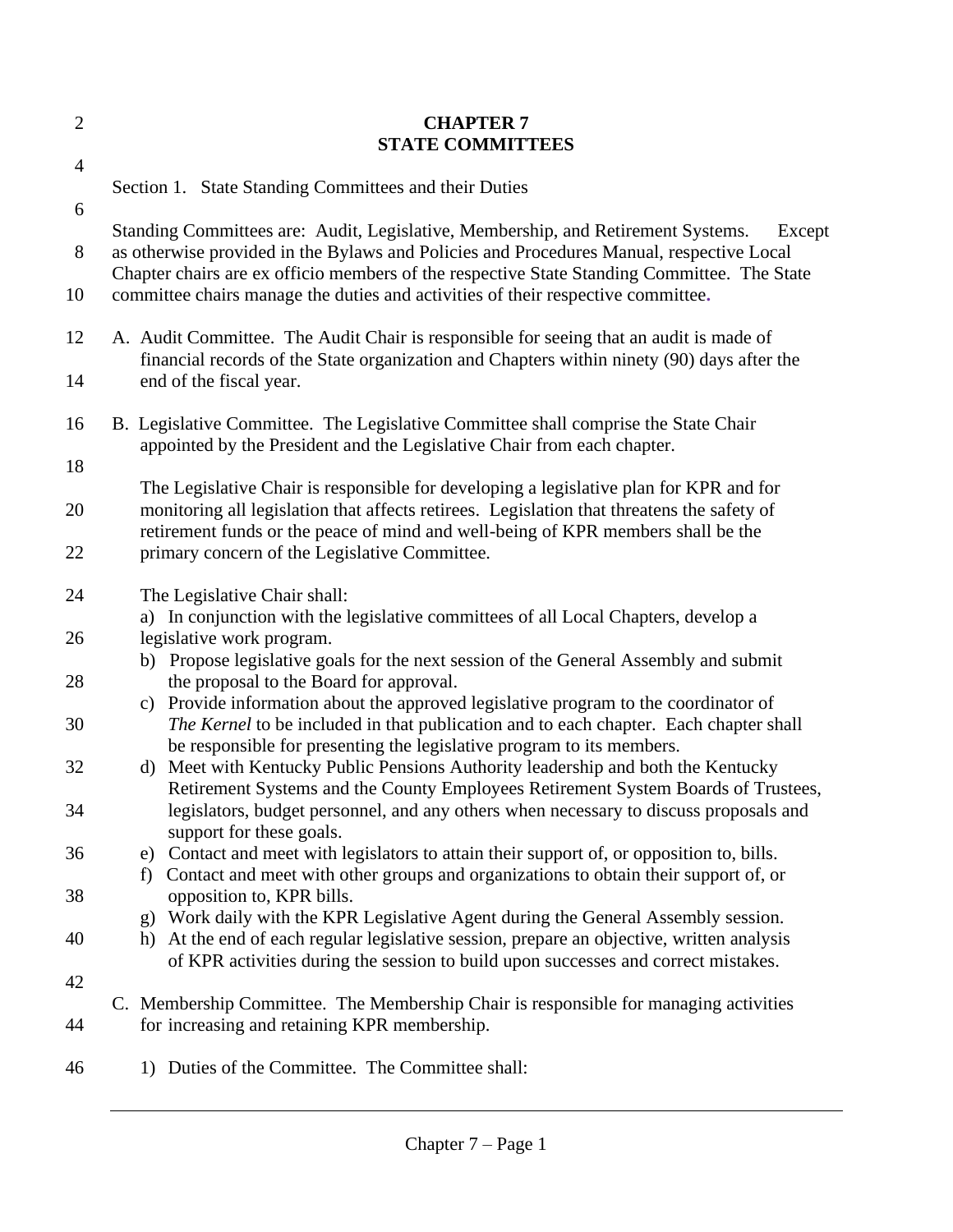|    | a) Work to recruit new members.                                                          |
|----|------------------------------------------------------------------------------------------|
| 48 | b) Work to retain members.                                                               |
|    | c) Coordinate activities pertaining to membership recruitment and membership             |
| 50 | retention as set forth in the chapter about membership recruitment and retention.        |
|    | d) Work with Local Chapter membership chairs in getting new members enrolled.            |
| 52 | Find new ways to obtain names and addresses of prospective members.<br>e)                |
|    | Meet with local employee groups and organizations to introduce KPR to them<br>f          |
| 54 | before they retire.                                                                      |
|    | g) Work toward establishing new Local Chapters in areas where none exist.                |
| 56 |                                                                                          |
|    | 2) Confidentiality of Membership Information. Any and all information about KPR          |
| 58 | members and prospective members, in whatever form, is confidential and is not to be      |
|    | released to anyone except the Administrative Manager, and those KPR members whose        |
| 60 | duties involve membership activities. An exception to this policy may be made when the   |
|    | State Board of Directors determines, by a 2/3 vote, that release of such information is  |
| 62 | beneficial to KPR and its members. Such determination shall be made on each individual   |
|    | case as was done after KPR became an AMBA affiliate in December 2019.                    |
| 64 |                                                                                          |
|    | D. Retirement Systems Chair. The Retirement Systems Chair is responsible for attending   |
| 66 | meetings of the Kentucky Public Pensions Authority, Kentucky Retirement Systems Board of |
|    | Trustees, and County Employees Retirement System Board of Trustees and keeping           |
| 68 | members informed through reports to the KPR Board and alerts to KPR members as deemed    |
|    | necessary.                                                                               |
| 70 |                                                                                          |
|    | Section 2. State Special Committees and their Duties                                     |
| 72 |                                                                                          |
|    | A. Election Committee. At the March quarterly Board meeting in even-numbered years, the  |
| 74 | President shall, with Board approval, appoint an Election Committee of three members     |
|    | who are not on the Nominating Committee and who are not candidates for election. The     |
| 76 | Committee's duties are as set forth in Nomination and Election Procedure in Policies and |
|    |                                                                                          |
|    |                                                                                          |
|    | Procedures.                                                                              |
| 78 |                                                                                          |
|    | B. Foundation Awards Committee. This Committee, composed of a Chair and two members      |
| 80 | appointed by the President, is responsible for soliciting nominations and selecting KPR  |
|    | members to receive the Harry Lee Waterfield Awards. The Chair manages the                |
| 82 | Committee's activities from recruiting nominees to presenting the awards.                |
|    |                                                                                          |
| 84 | Recruitment of Nominees. Each year, the KPR membership is given an opportunity to<br>1)  |
|    | nominate KPR members who have demonstrated unusual leadership or service that sets       |
| 86 | them apart as reaching high levels of achievement or humanitarian service. Potential     |
|    | recipients must have a background of committed responsibilities and must be members of   |
| 88 | KPR to qualify for either award.                                                         |
| 90 | The Chair solicits nominations by reporting at Board meetings.<br>a)                     |